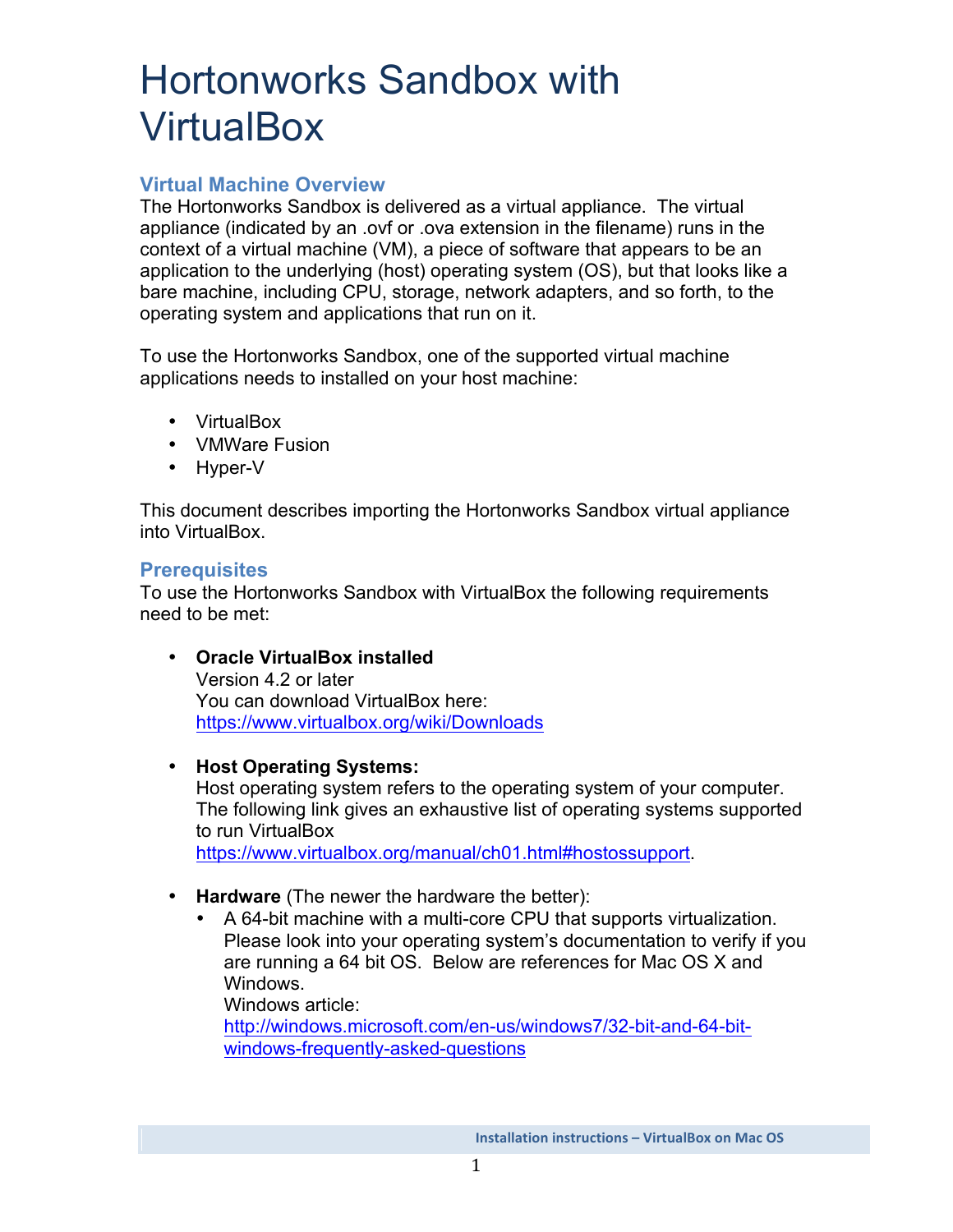Mac OS X: https://support.apple.com/en-us/HT3696

- BIOS that has been enabled for virtualization support. Please contact your specific computer vendor to determine how to enable/verify this feature in your machine's BIOS.
- At least 4 GB of RAM (The more, the better) If you wish to enable services such as Ambari, HBase, Storm, Kafka, or Spark please ensure you have at least 10 Gb of physical RAM in order to run the VM using 8 GB.

More information for hardware requirements for VirtualBox can be found here https://www.virtualbox.org/wiki/End-user\_documentation

- **Browsers** 
	- Chrome 25+,
	- IE 9+ (Sandbox will not run on IE 10)
	- Safari 6+
- **Hortonworks Sandbox virtual appliance for VirtualBox**  Download the correct virtual appliance file for your environment from http://hortonworks.com/products/hortonworks-sandbox/#install The file extension for a virtual appliance for VirtualBox should be *.ova*

## **Procedure**

The steps provided describe how to import the Hortonworks Sandbox virtual appliance into VirtualBox. The screenshots displayed are taken from Mac OS X and Windows 7 machine running the VirtualBox 4.3.x software.

1. Open the **Oracle VM VirtualBox Manager** You can do so by double clicking the icon:



On a Mac OS X machine, by default the application is installed within the Applications folder, hence the icon to launch the application can be found there.

On a Windows machine, the executable (.exe) file is typically found in c:\Program Files\Oracle\VirtualBox\VBoxManage.exe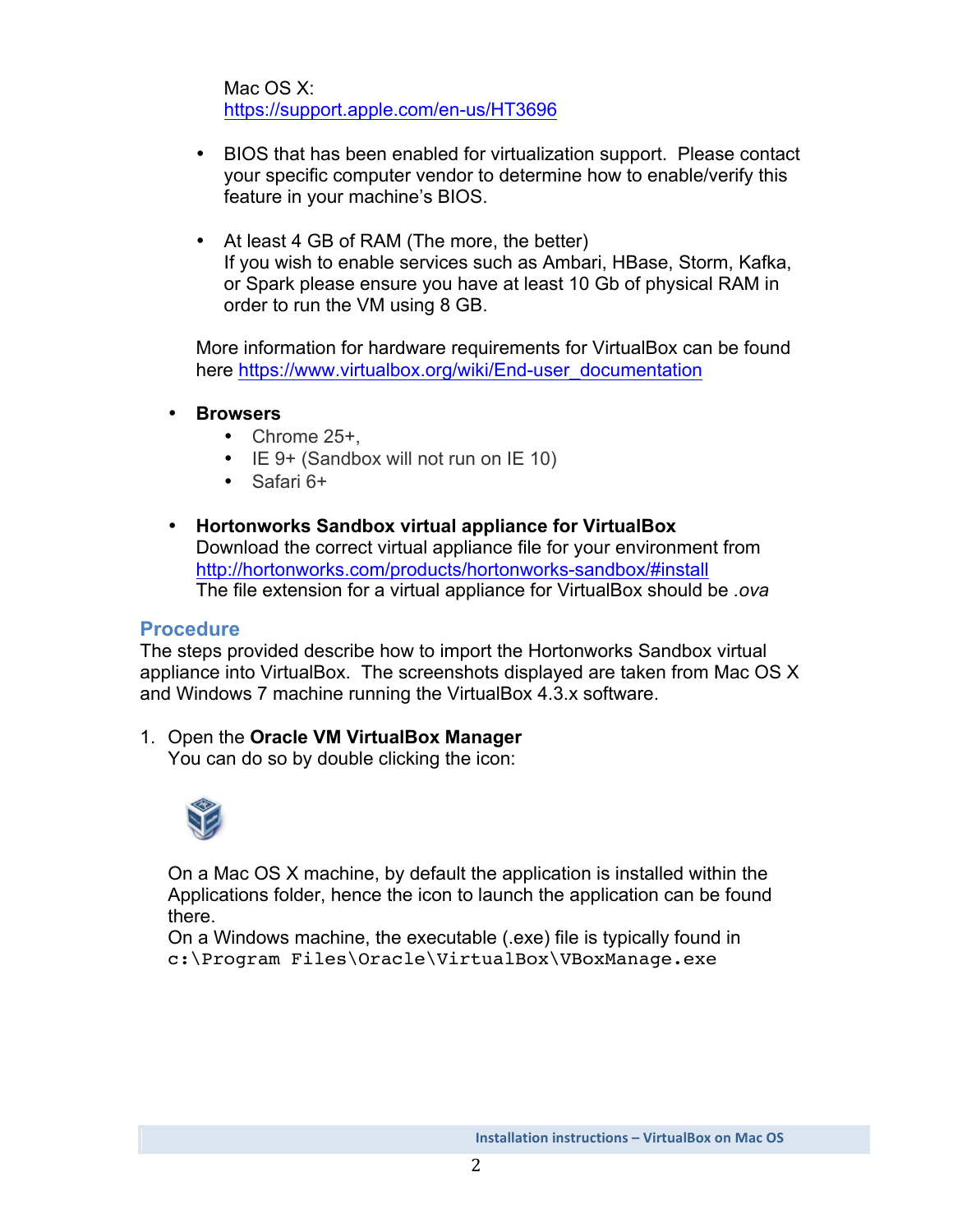2. The **Oracle VM VirtualBox Manager** window opens. *Mac OS X:* 



## *Windows 7:*

| Oracle VM VirtualBox Manager |                                                                                                                                                                                                                                                                                                                                                                                                                                                     | $= 10$                      |
|------------------------------|-----------------------------------------------------------------------------------------------------------------------------------------------------------------------------------------------------------------------------------------------------------------------------------------------------------------------------------------------------------------------------------------------------------------------------------------------------|-----------------------------|
| Machine<br>Help              |                                                                                                                                                                                                                                                                                                                                                                                                                                                     |                             |
| Settings<br>Start<br>New     | Discard                                                                                                                                                                                                                                                                                                                                                                                                                                             | <b>Details</b><br>Snapshots |
| ŝ                            | <b>Welcome to VirtualBox!</b><br>The left part of this window is a list of all virtual machines on your computer. The list is empty now<br>because you haven't created any virtual machines yet.<br>In order to create a new virtual machine, press the New button in the main<br>tool bar located at the top of the window.<br>You can press the F1 key to get instant help, or visit verov.virtualbox.org for<br>the latest information and news. |                             |

3. Open the preferences dialog window. *Mac OS X:* Select **VirtualBox->Preferences…** from the menu bar while the Oracle VM VirtualBox Manager application is in focus.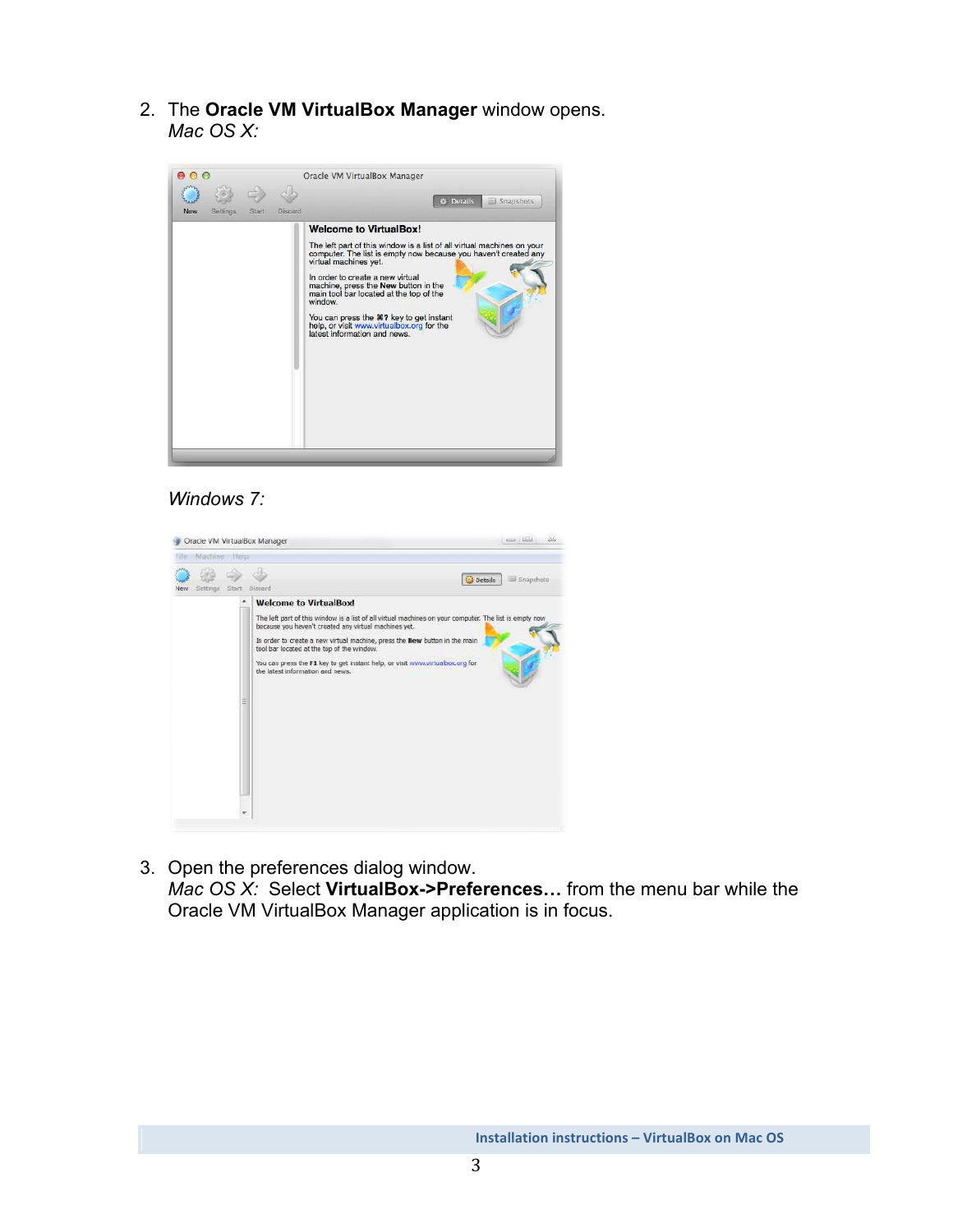

## *Windows 7:*

Select **File->Preferences…** within the Oracle VM VirtualBox Manager

| File                      | Machine<br>Help                                               |                                                                                               |                                                        |                                                  |
|---------------------------|---------------------------------------------------------------|-----------------------------------------------------------------------------------------------|--------------------------------------------------------|--------------------------------------------------|
|                           | Virtual Media Manager<br>Import Appliance<br>Export Appliance | $Ctri + D$<br>$Ctrl+I$<br>$Ctrl + E$                                                          |                                                        | <b>Details</b><br>Liui Snapshots<br>Preview<br>圓 |
| $Ctrl + G$<br>Preferences |                                                               | Hortonworks Sandbox 2.1                                                                       |                                                        |                                                  |
| Exit                      |                                                               | $Ctrl + O$                                                                                    | m: Red Hat (64 bit)                                    |                                                  |
|                           | Base Memory:<br>Processors:<br>Boot Order:<br>Acceleration:   | 4096 MS<br>$\overline{2}$<br>Hard Disk, CD/DVD<br>VT-x/AMD-V, Nested Paging,<br><b>PAE/NX</b> | <b>Hortonworks</b><br>Sandbox 2.1                      |                                                  |
|                           |                                                               | <b>Display</b>                                                                                |                                                        |                                                  |
|                           |                                                               | Video Memory:<br>Video Capture:                                                               | 12 MB<br>Remote Desktop Server: Disabled<br>Disabled   |                                                  |
|                           |                                                               | Storage                                                                                       |                                                        |                                                  |
|                           |                                                               | Controller: SATA<br>SATA Port O:                                                              | Hortomworks_Sandbox_2.1-disk1.vmdk (Normal, 51.10 GB). |                                                  |
|                           |                                                               | Audio                                                                                         |                                                        |                                                  |
|                           |                                                               | Desabled                                                                                      |                                                        |                                                  |
|                           |                                                               | <b>Metwork</b>                                                                                |                                                        |                                                  |

4. Uncheck **Auto-Capture Keyboard** within the Preferences dialog window.

*Mac OS X:* Select the **Input** icon button from the top of the window first to get to the window containing the **Auto-Capture Keyboard** checkbox.

|                         | VirtualBox Manager | <b>Virtual Machine</b> |  |
|-------------------------|--------------------|------------------------|--|
| Name                    | ▲                  | Shortcut               |  |
| <b>ACPI Shutdown</b>    | <b>XH</b>          |                        |  |
| About VirtualBox        |                    |                        |  |
| Add                     | <b>HA</b>          |                        |  |
| Check for Updates       |                    |                        |  |
| Clone                   | ЖO                 |                        |  |
| Contents                | <b>第?</b>          |                        |  |
| Create Alias on Desktop |                    |                        |  |
| Discard saved state.    | $92$ .             |                        |  |

*Windows 7:* Select the **Input** icon button from the left hand pane of the window first to get to the following window.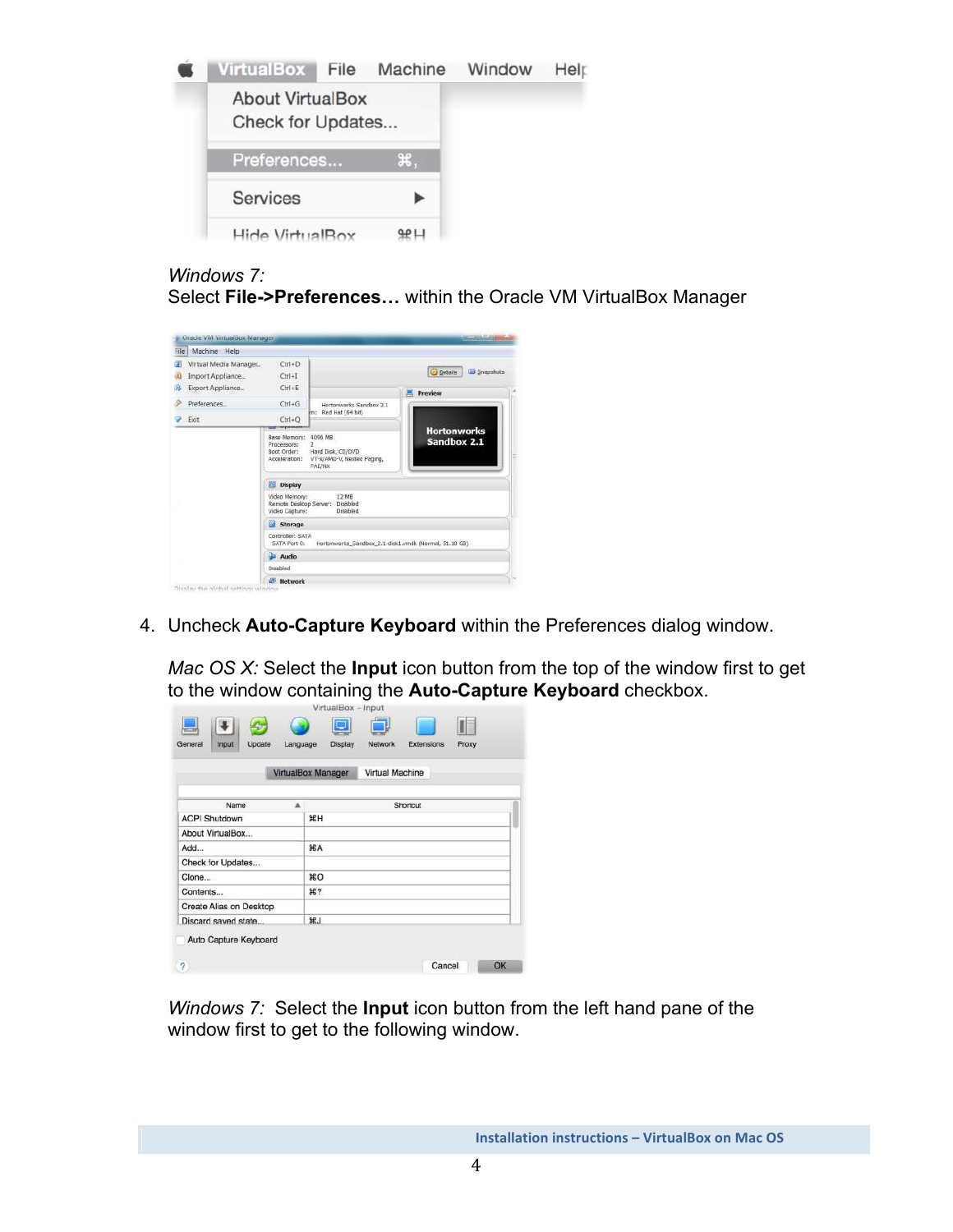| General<br>鳳                              | Input                |                 |          |
|-------------------------------------------|----------------------|-----------------|----------|
| • Input<br>Update<br>c<br>Language        | VirtualBox Manager   | Virtual Machine |          |
|                                           | ×<br>Name            |                 | Shortcut |
| 国<br>Display                              | <b>ACPI Shutdown</b> | Ctrl+H          |          |
| Network<br>Extensions<br><b>III</b> Proxy | About VirtualBox     |                 |          |
|                                           | Add                  | $CtrI+A$        |          |
|                                           | Check for Updates    |                 |          |
|                                           | Clone                | $Ctrl + O$      |          |
|                                           | Contante             | È٤              |          |

Click the **OK** button once done. This will close the Preferences window.

5. Open the Import Appliance window.

*Mac OS X: Select* **File->Import Appliance…** from the menu bar while the Oracle VM VirtualBox Manager application is in focus.



*Windows 7:*  Select **File->Import Appliance…** within the Oracle VM VirtualBox Manager

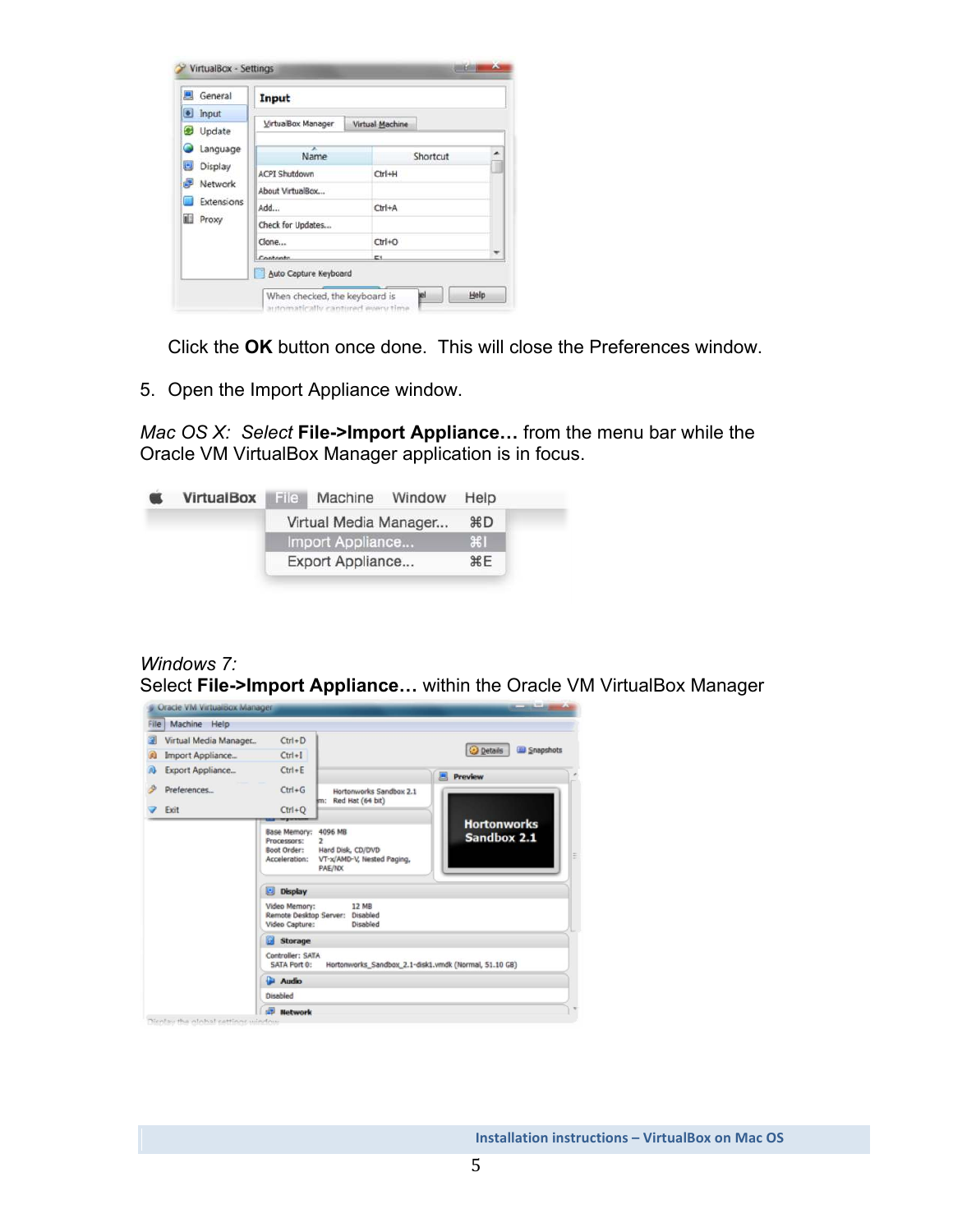6. **Appliance to Import** dialog window displays. *Mac OS X:* The drop down screen displays

|            | App lance to import                               |                         |
|------------|---------------------------------------------------|-------------------------|
|            |                                                   | $\overline{\mathbf{z}}$ |
|            | Applence settings                                 |                         |
| 用 口の部      |                                                   |                         |
|            |                                                   |                         |
| $+ 0.0000$ |                                                   |                         |
|            |                                                   |                         |
|            |                                                   |                         |
|            | Heinitiatize the MAC address of all network cards |                         |

*Windows 7:* A separate dialog window is put in front of the VM VirtualBox Manager window:



7. Click on the **folder** icon **that** that will open a file dialog window to allow selecting the virtual appliance file that you downloaded as a prerequisite. After selecting the file click the **Open** button.

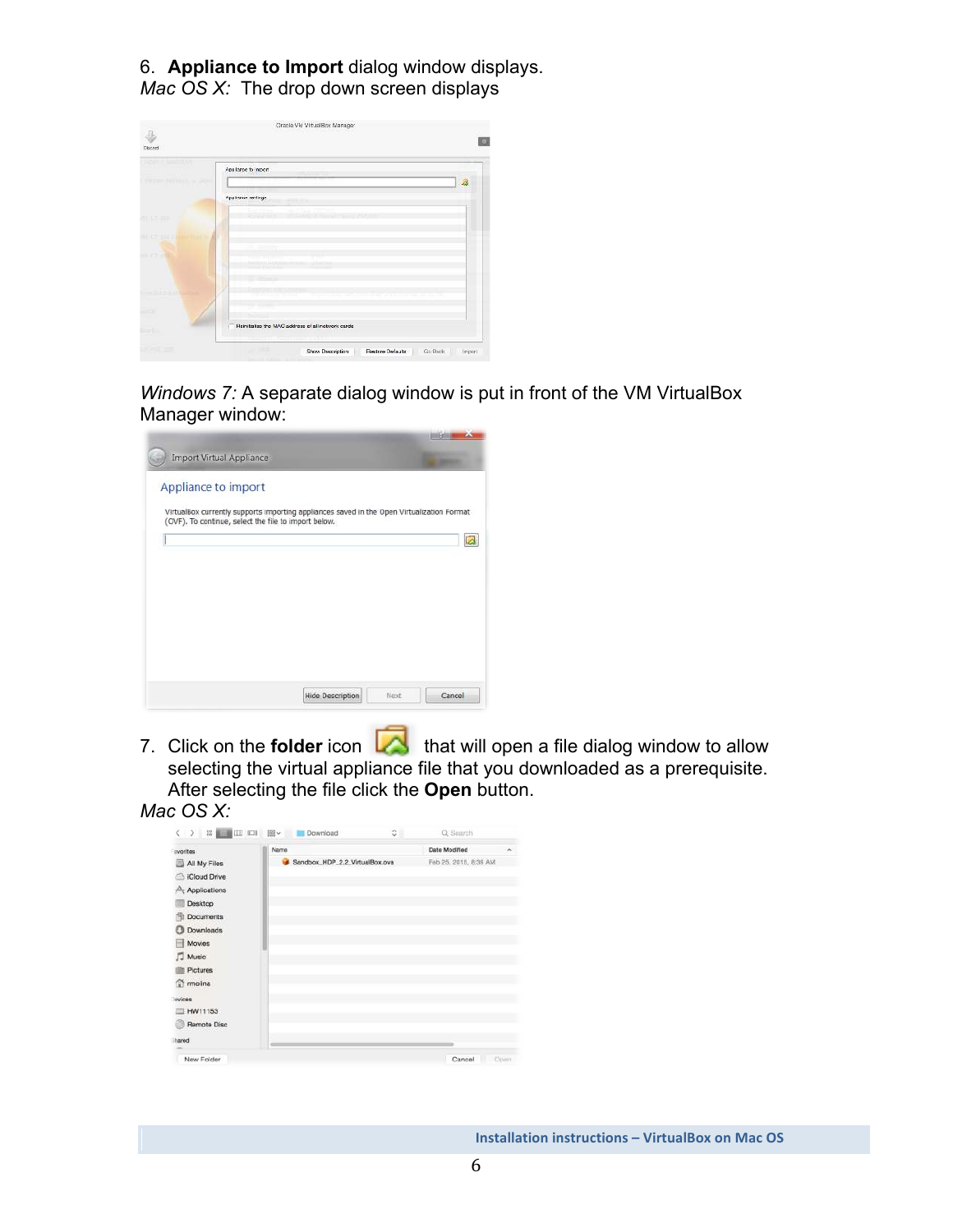*Windows 7:* 

| <b>Lite vm</b>                                                                     |                            |                   | $-4$ , Search was               | æ             |
|------------------------------------------------------------------------------------|----------------------------|-------------------|---------------------------------|---------------|
| New folder<br>Organize -                                                           |                            |                   | 目 • 目                           | $\bullet$     |
| Favorites                                                                          | x<br>Name                  | Date modified     | Type                            | Size          |
| Desktop<br><b>Ja</b> Dawnloads<br><b>GA</b> OneDrive<br>Recent Places<br>Libraries | Sandbox HDP 2.2 VirtualBox | 2/25/2015 8:39 AM | Open Virtualizatio              | $-2.692.704-$ |
| Documents<br>2 Music<br><b>SL Pictures</b><br>Videos                               |                            |                   |                                 |               |
| +3 Hamegroup                                                                       | $+ 41$                     | $\overline{a}$    |                                 |               |
| File pame:                                                                         |                            |                   | Open Virtualization Format<br>٠ |               |
|                                                                                    |                            |                   | Open:<br>lv                     | Cancel        |

*NOTE: The name of the file you have downloaded depends on the version of the Hortonworks Sandbox you have chosen to download. The above pictures are referencing Sandbox HDP version 2.2* 

8. Application settings are now displayed. *Mac OS X:*

| <b>AltarnA</b>                                    | /Download/Sandbox_HDP_2.2_VirtualBox.ova | Ø |
|---------------------------------------------------|------------------------------------------|---|
| Appliance settings                                |                                          |   |
| Description                                       | Configuration                            |   |
| Virtual System 1                                  | that Halina Freing                       |   |
| Name                                              | Hortonworks Sandbox 2.1_1                |   |
| Product                                           | Sandbox                                  |   |
| Vendor                                            | <b>Hortonworks</b>                       |   |
| Version                                           | 2.1                                      |   |
| Guest OS Type                                     | Red Hat (64 bit)                         |   |
| CPU                                               | $\overline{2}$                           |   |
| <b>RAM</b>                                        | 4096 MB                                  |   |
| VSB Controller                                    | 巴                                        |   |
| Reinitialize the MAC address of all network cards |                                          |   |

#### *Windows 7:*

On Windows after you select the virtual appliance file, you are brought back to this window.

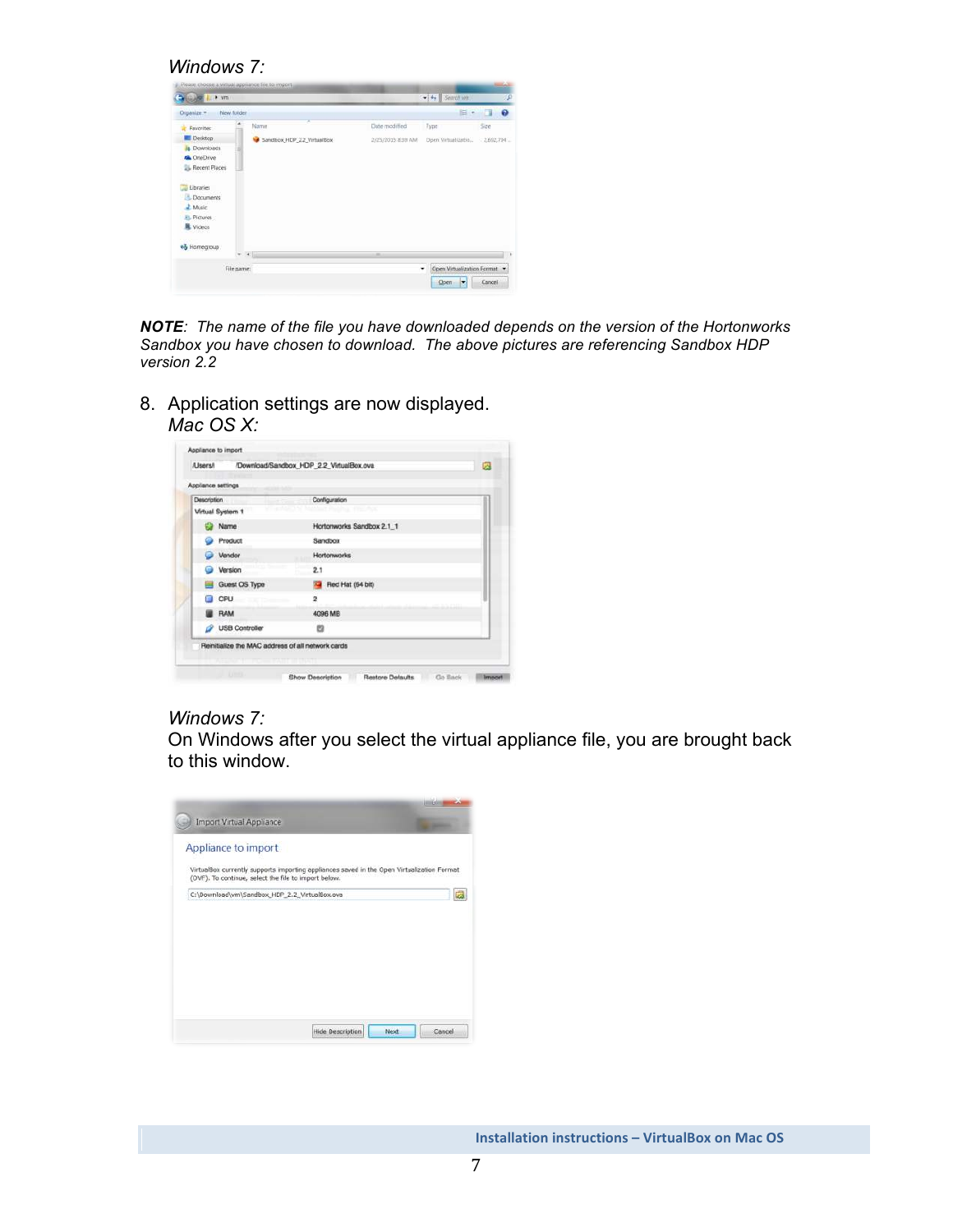After clicking on **Next**, the Appliance Settings are displayed.

| <b>Appliance settings</b>                                                                                                                                                                                                                                    |                           |                      |
|--------------------------------------------------------------------------------------------------------------------------------------------------------------------------------------------------------------------------------------------------------------|---------------------------|----------------------|
| These are the virtual machines contained in the appliance and the suggested settings of the<br>imported VirtualBox machines. You can change many of the properties shown by double-<br>clicking on the items and disable others using the check boxes below. |                           |                      |
| Description                                                                                                                                                                                                                                                  | Configuration             |                      |
| CPU                                                                                                                                                                                                                                                          |                           |                      |
| <b>FIRAM</b>                                                                                                                                                                                                                                                 | 4096 MB                   | ¢                    |
| USB Controller                                                                                                                                                                                                                                               | √                         |                      |
| Network Adapter                                                                                                                                                                                                                                              | PCnet-FAST III (Am79C973) |                      |
| A Hard Disk Controller (SATA)                                                                                                                                                                                                                                | AHCT                      |                      |
| Virtual Disk Image                                                                                                                                                                                                                                           | C:\Users\                 | <b>NirtualBox VM</b> |

9. Modify Appliance Settings as needed.

Within the Appliance Settings section you may wish to allocate more RAM to the virtual appliance. Setting 8GB of RAM to the Hortonworks Sandbox virtual appliance will improve the performance. Make sure you have enough physical RAM on the host machine to make this change. To make the change, click on the specific value to modify and make your edits. Once finished configuring, click **Import**.

*Mac OS X:*

|                    | Appliance settings                       |                                                   |
|--------------------|------------------------------------------|---------------------------------------------------|
| <b>Description</b> | <b>Harry Floor</b>                       | Configuration                                     |
|                    | Virtual System 1                         | 开展示                                               |
|                    | Name                                     | Hortonworks Sandbox 2.1_1                         |
|                    | Product                                  | Sandbox                                           |
|                    | Vendor                                   | Hortonworks                                       |
|                    | Version                                  | 2.1                                               |
|                    | Guest OS Type                            | Red Hat (64 bit)                                  |
|                    | CPU<br><b>CONTROL Project Instrument</b> | $\overline{2}$                                    |
| ۰                  | RAM                                      | 4096 MB<br>C                                      |
| P                  | <b>USB Controller</b>                    | ▩                                                 |
|                    |                                          | Reinitialize the MAC address of all network cards |
|                    |                                          |                                                   |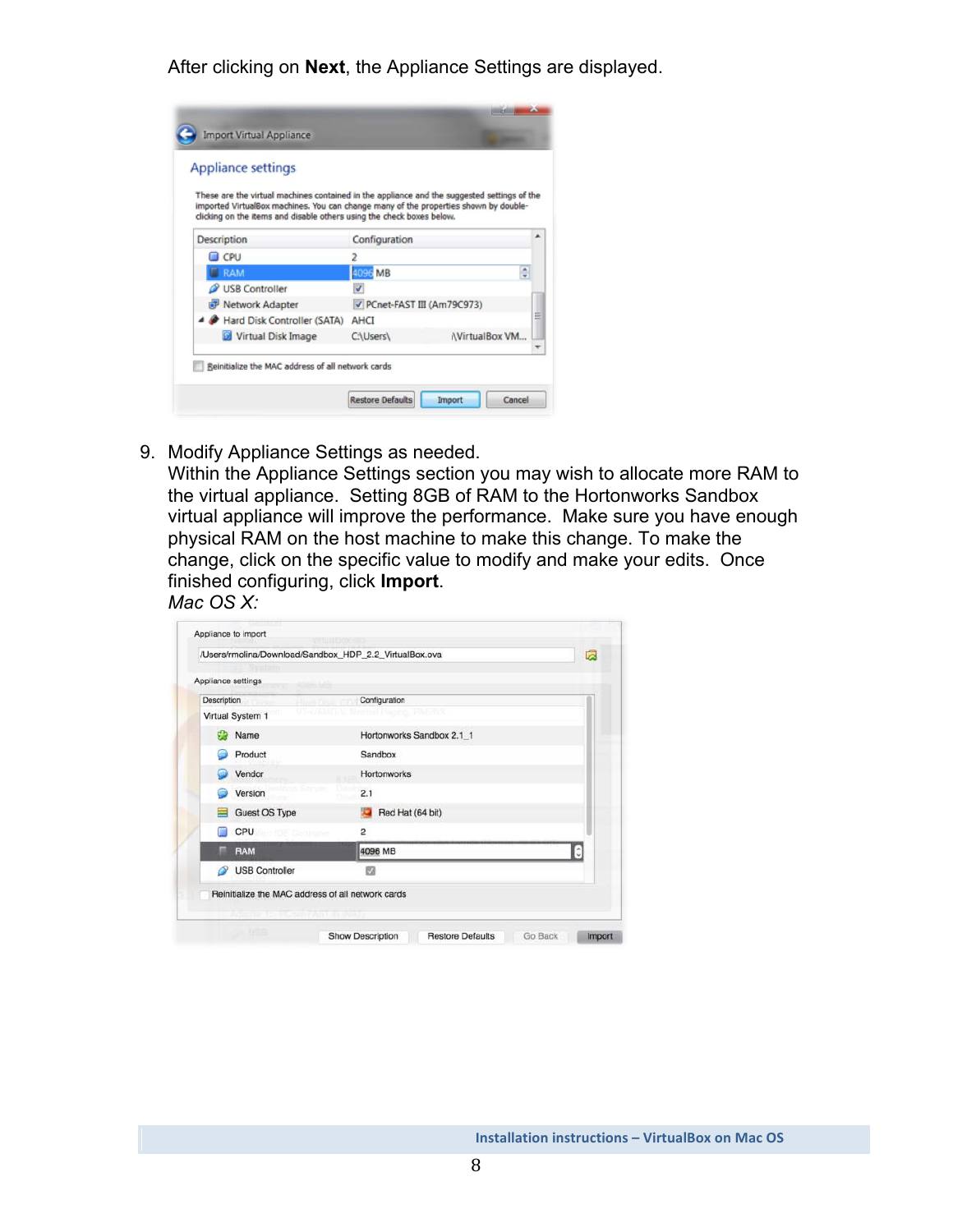#### *Windows 7:*

| <b>Appliance settings</b>                                                                                                                                                           |                           |                      |   |
|-------------------------------------------------------------------------------------------------------------------------------------------------------------------------------------|---------------------------|----------------------|---|
| These are the virtual machines contained in the appliance and the suggested settings of the<br>imported VirtualBox machines. You can change many of the properties shown by double- |                           |                      |   |
| clicking on the items and disable others using the check boxes below.                                                                                                               |                           |                      |   |
| Description                                                                                                                                                                         | Configuration             |                      |   |
| <b>CPU</b>                                                                                                                                                                          | 2                         |                      |   |
| <b>C</b> RAM                                                                                                                                                                        | 4096 MB                   | ٥                    |   |
| USB Controller                                                                                                                                                                      | √                         |                      |   |
| Network Adapter                                                                                                                                                                     | PCnet-FAST III (Am79C973) |                      |   |
| A Hard Disk Controller (SATA)                                                                                                                                                       | AHCT                      |                      | Ξ |
| W Virtual Disk Image                                                                                                                                                                | C:\Users\                 | <b>NirtualBox VM</b> |   |
|                                                                                                                                                                                     |                           |                      |   |

## Progress of the Import *Mac OS X:*

|            | <b>Import Virtual Applicance</b>                                                                                                                                                                                                                                                                                    |
|------------|---------------------------------------------------------------------------------------------------------------------------------------------------------------------------------------------------------------------------------------------------------------------------------------------------------------------|
|            | poliance setting<br>Importing virtual disk image 'Hortonworks_Sandbox_2.1-disk1.vmdk' (2/2)<br>ග<br>Those was the statistic modelings continuous in the ac-<br>of mer Mortings like you are more or<br>5 minutes remaining<br>shown by double-chowns on<br>the items and double differe wind the irbook bower below |
| Windows 7: | Importing Appliance : Importing appliance 'C:\Download\vm\Sandbox                                                                                                                                                                                                                                                   |
|            | Importing virtual disk image 'Hortonworks Sandbox 2.1-disk1.vmdk'  (2/2)<br>3%                                                                                                                                                                                                                                      |
|            | 3 minutes remaining                                                                                                                                                                                                                                                                                                 |

10. Once the import finishes, you are brought to the main Oracle VM VirtualBox Manager screen. From the left hand pane, select the appliance you just imported and click the green **Start** arrow. *Mac OS X:* 

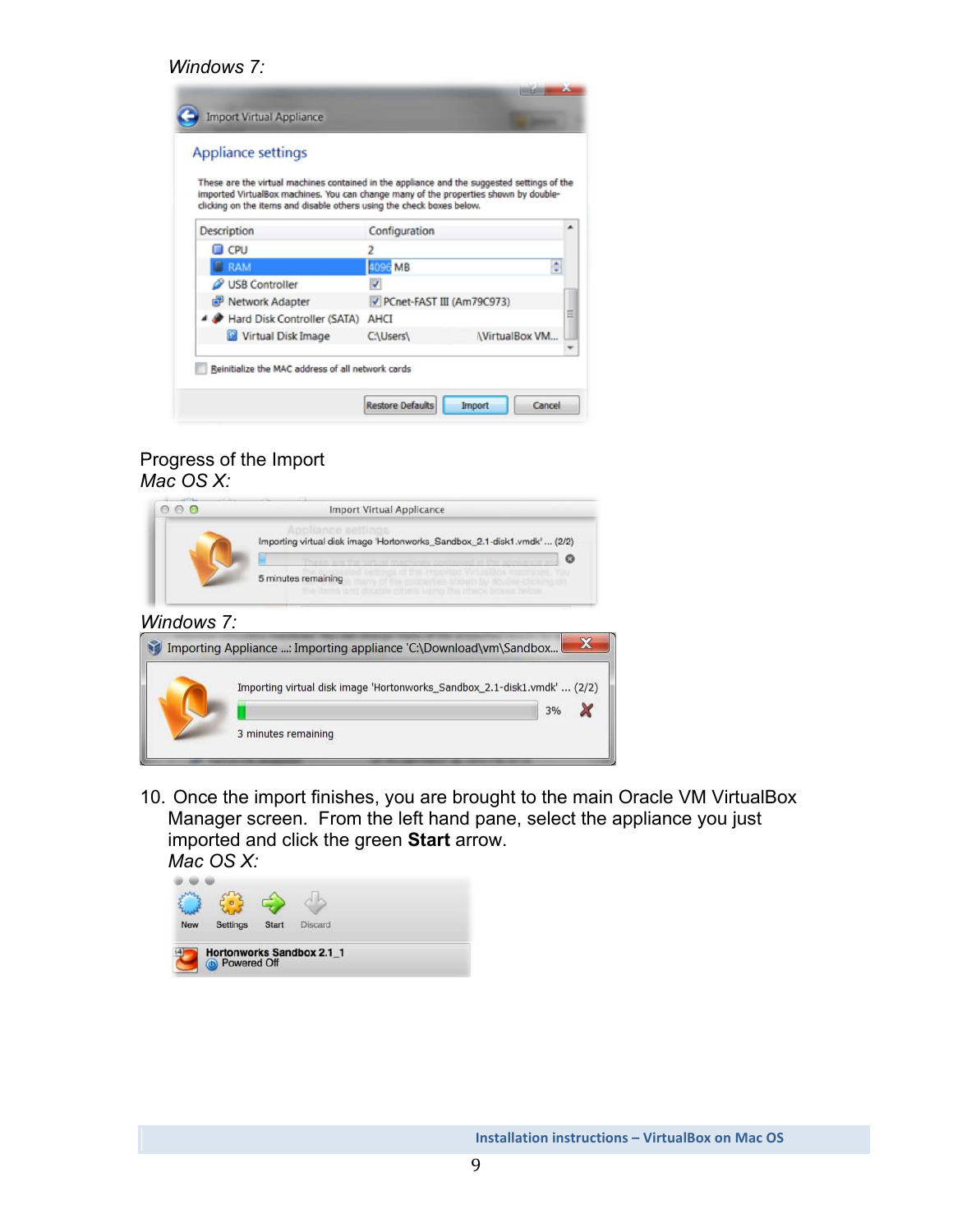*Windows 7:* 



11. A console window opens and displaying the boot up information.



12. Once the virtual machine fully boots up, the console displays the login instructions.

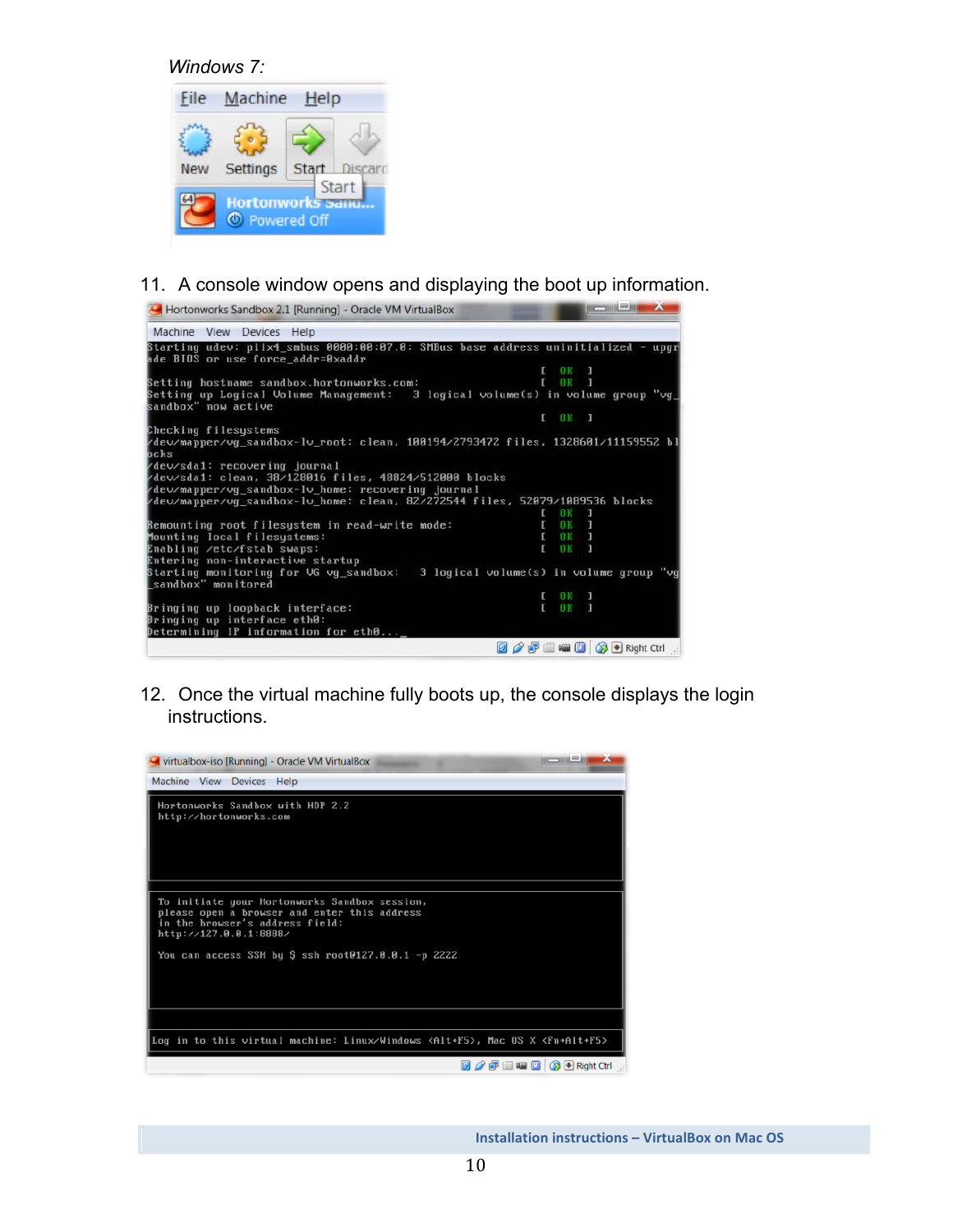13. Use one of the supported browsers mentioned in the prerequisites section of this document within your host machine. Enter the URL displayed in the console. By default it should be http://127.0.0.1:8888. The registration form should appear:

| <b>RURTURY</b>                                                                                                                  | <b>HDP 2.2</b><br><b>Sandbox</b>                                                                                                    |
|---------------------------------------------------------------------------------------------------------------------------------|-------------------------------------------------------------------------------------------------------------------------------------|
| Welcome to Sandbox!                                                                                                             |                                                                                                                                     |
| The Sandbox comes with step-by-step hands-on tutorials, demos, videos that allow you to go from Zero to Big Data in 15 Minutes. | The Hortenwerks Sandbox is designed to provide you with a personal Hadoop solution and learning platform in one convenient package. |
| To get started with the Hortonworks Sandbox, please register using the form below.                                              |                                                                                                                                     |
| First Name:                                                                                                                     | 田                                                                                                                                   |
| Last Name:                                                                                                                      |                                                                                                                                     |
| Email Address:                                                                                                                  |                                                                                                                                     |
| Company Name:                                                                                                                   |                                                                                                                                     |
| Phone Number:                                                                                                                   |                                                                                                                                     |
| <b>Lagree to Terms of Use</b>                                                                                                   | 101                                                                                                                                 |
|                                                                                                                                 | Submit                                                                                                                              |

*NOTE: You just need to do this once. The next time you reboot Sandbox, you will not be prompted for this registration page.*